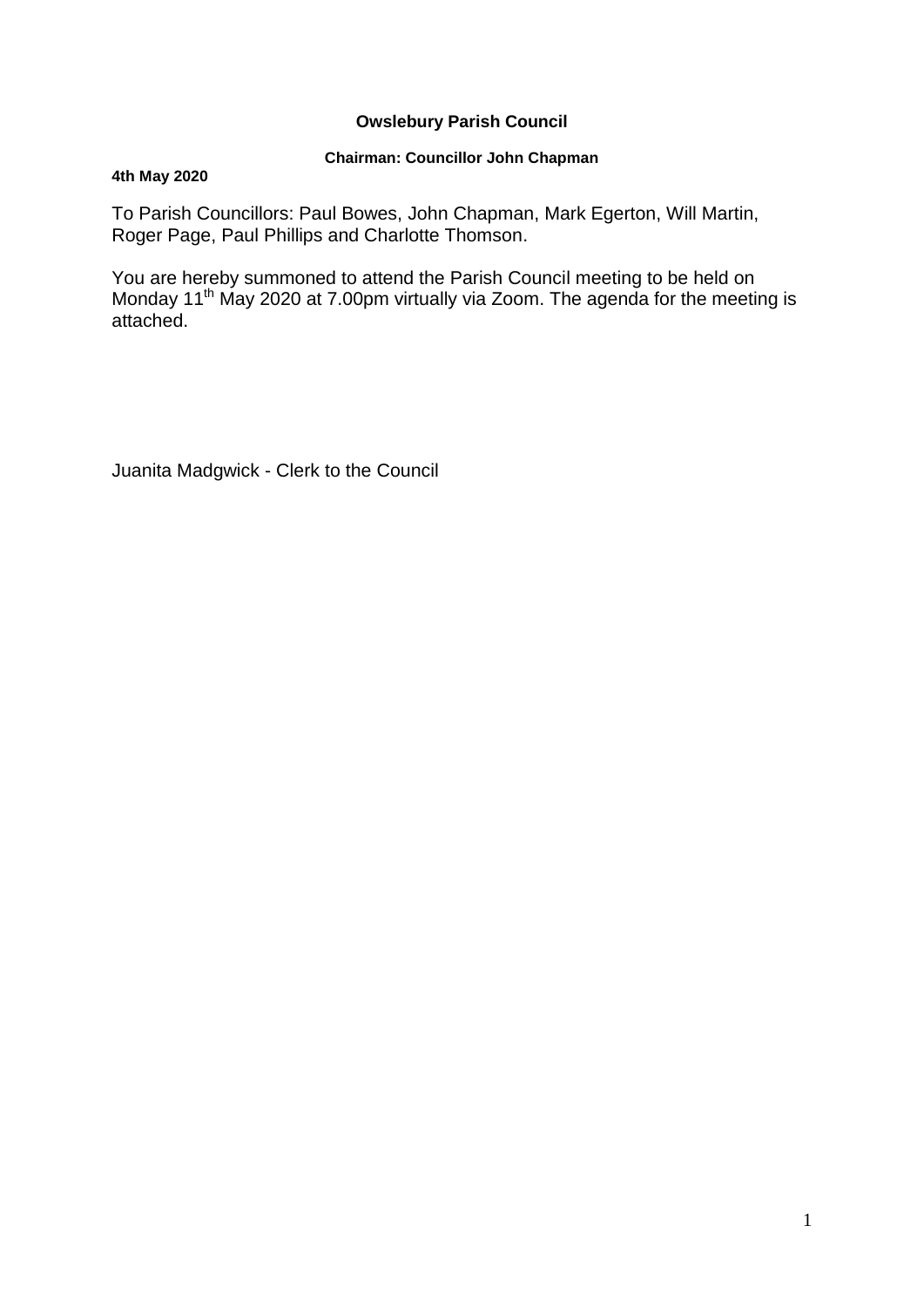## **AGENDA**

### **Owslebury Parish Council Meeting 11th May 2020 Virtually at 7.00pm.**

*Members of the public and press are invited to attend except for any specific item which is marked confidential on the agenda. The press and public may not speak when the Council is in session, but they can make points or ask questions in the allocated time during the questions from members of the public item on the agenda. Background papers are available for viewing by appointment before the meeting. They will be circulated to Councillors in the days before the meeting.* 

- 44) **Apologies for absence.**
- 45) **To receive Disclosure of interests on Agenda Items.**
- 46) **To approve the Minutes of the Parish Council Meeting held on 9 th April 2020.**

#### 47) **To hear public questions and comments:-**

- a) Planning applications: statements of intent from owners or agents and public comments;
- b) Other agenda items public comments.

### 48) **County and District Councillors Reports.**

- 49) **CSO Report**
- 50) **Planning.** 
	- a) To consider Planning Applications (Note A)
	- b) To consider Planning Decisions (Note B)
	- c) To consider Enforcement matters
		- i) Long Ash
	- d) To consider any general matters.
- 51) **Rights Of Way.**
	- a) Update on Red Lane Quote for Rubble Removal
	- b) Update on Footpath 4
	- c) To agree to Lengthsman Scheme 2020/2021
	- d) To consider any general matters
- 52) **Impacts to the Parish of the COVID 19 Situation**
	- a) Update on Winchester Villages Trust Flyer
- 53) **Finance, administration and statutory matters**.
	- a) To approve payments and to note receipts since the last Council meeting.
	- b) To review the expenditure incurred under s137 for the year 19/20
	- c) To consider the scope of internal audit for 2019/20 onwards.
	- d) To review Internal Control of Section 1, 'Annual Governance Statement 2019/20 of the 'Annual Governance and Accountability Return 2019/20
	- e) To approve Section 1, 'Annual Governance Statement 2019/20 of the 'Annual Governance and Accountability Return 2019/20
		- i) To note the review of internal control (Minute 51/20 (d))
		- ii)To approve the Annual Governance Statement and authorise the Chairman to sign the statement on the councils behalf.
	- f) To approve section 2 'Accounting Statements 2019/20' of the Annual Governance and Accounting Return 2019/20 and to authorise the Chairman to sign the statement on the councils behalf.
	- g) To note the RFOs comments on the accounting Statement on 2019/20.
	- h) To consider a grant to St Andrews Church & Morestead Church under Section 137 LGA 1972.
	- i) To receive an update on insurance arrangements for 2019/20.
- 54) **Information exchange and Agenda items for next meeting.**
- 55) **To agree date of next council meeting (8th June 2020 at 7:30pm)**

Juanita Madgwick Clerk and Responsible Financial Officer. 4<sup>th</sup> May 2020